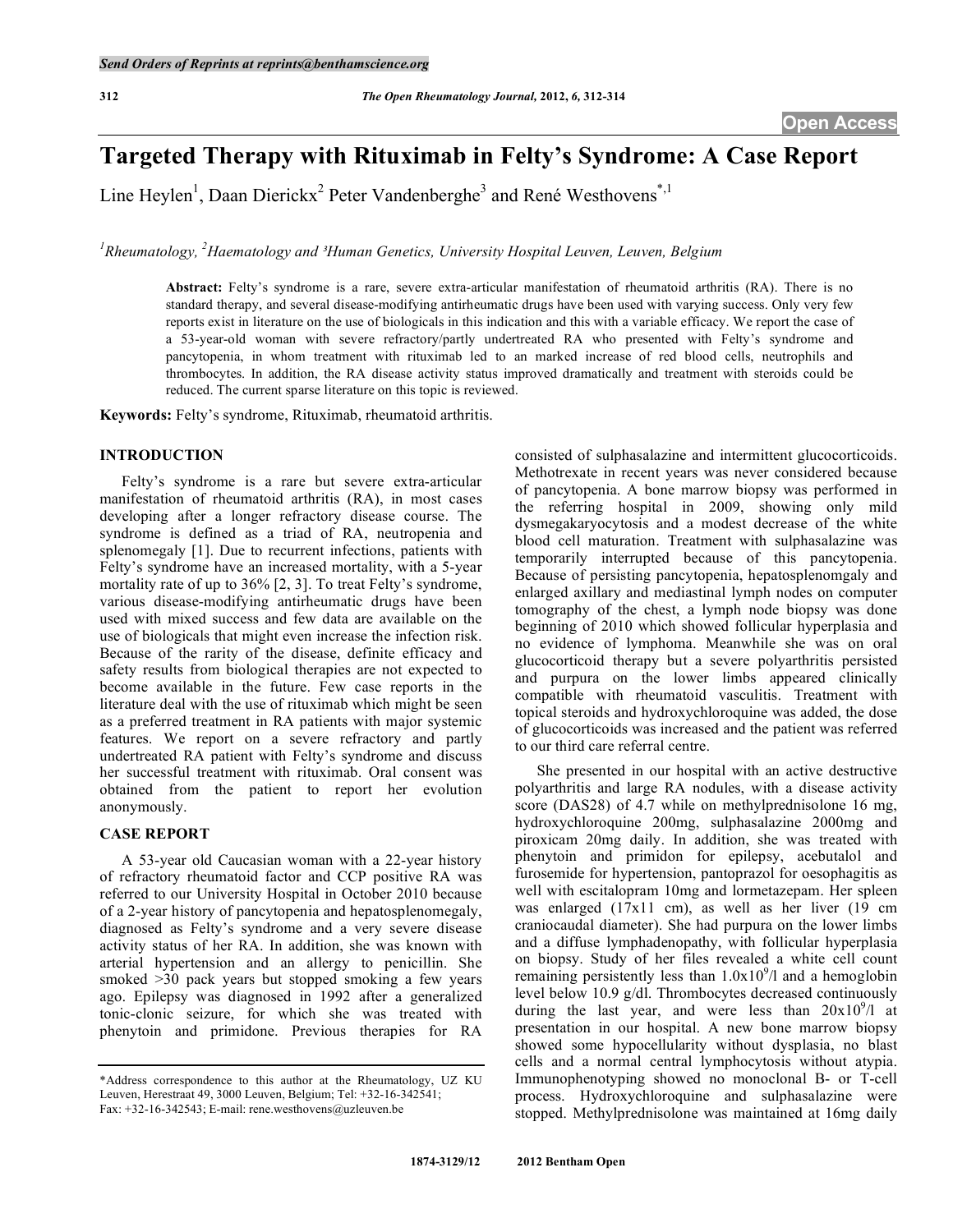and a treatment with rituximab was started twice 1000mg over 2 weeks in November 2010, and again twice 1000mg  $(588 \text{ mg/m}^2)$  in July 2011. DAS score dropped from 4.7 to 3.0, 17 months after treatment start. CRP decreased from 41 mg/L to 7 mg/L, and the erythrocyte sedimentation rate (ESR) decreased from 73 mm/h to 32 mm/h. An overview of the evolution of DAS and the pancytopenia in the first year of follow up is presented in Fig. (**1**). The number of red blood cells, neutrophils and thrombocytes increased significantly: hemoglobin from 10.9  $g/dl$  to 15.1  $g/dl$ , white blood cells from  $0.81 \times 10^9$ /L to  $3.92 \times 10^9$ /L and thrombocytes from 18 x  $10^9$ /L to 120 x  $10^9$ /L. Interestingly the hypergammaglobulinemia dropped from 23.9 g/l at treatment start to 19.2 g/l and 15.8 g/l, 6 and 18 months after treatment initiation. Patient was satisfied as also pain, general well being and quality of life dramatically improved. From month 4 on gradually tapering of glucocorticoids was initiated and 1 year after start of rituximab she was on 6mg daily. There were no infections within the first treatment year and planned foot surgery because of severe deformities could be performed without any problem.

### **DISCUSSION**

 We report an important beneficial effect of rituximab in a patient with Felty's syndrome, without immediate side

C D

 $\mathsf A$  B

effects. Both the arthritis and the hematological features of the syndrome were much better controlled by 4 months after therapy start and steroid tapering was successful. The purpura on the lower limbs did not reoccur and there were no infectious complications.

 Rituximab is chimeric monoclonal antibody against CD20, which is expressed on the surface of B-lymphocytes, causing B-cell depletion. It was originally developed for the treatment of B-cell lymphoma [4, 5]. As T-cell activation is classically described as the key component of the pathogenesis of rheumatoid arthritis (RA), the efficacy of rituximab in RA came initially as a surprise. In 1999 Protheroe *et al*. wrote a case in which a patient with erosive arthritis was treated with rituximab for a B-cell lymphoma [6]. Following this treatment, the patient unexpectedly became free of musculoskeletal symptoms and joint inflammation. The role for B-cells in RA was later confirmed in randomised controlled studies, in which response rates of 51% and 85% were noticed with rituximab [7, 8].

 While the immunopathogenesis of RA becomes further unraveled, Felty's syndrome remains still a mystery. Traditionally, splenomegaly was seen as a feature of systemic inflammation, causing neutropenia by sequestration